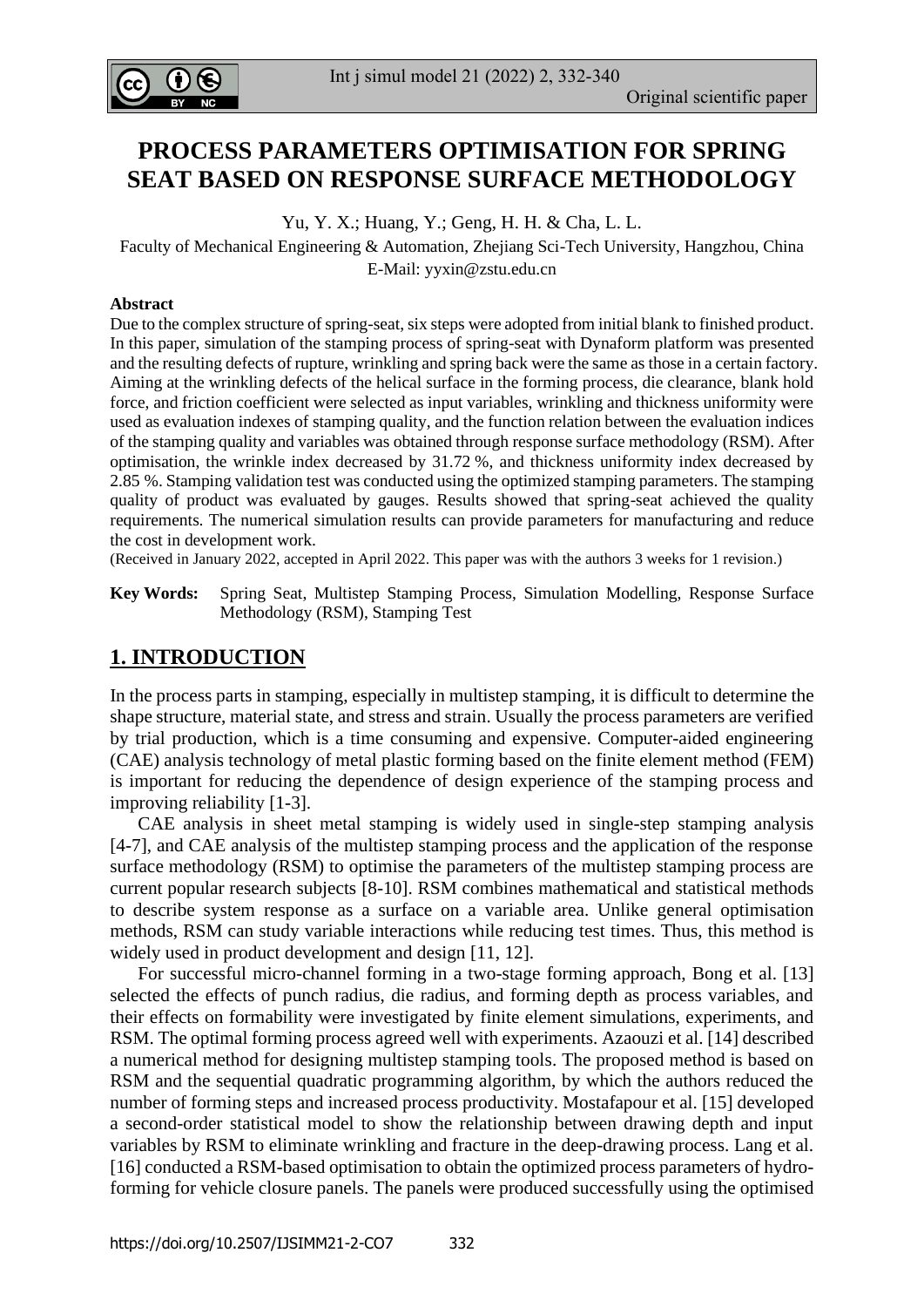process parameters. In short, RSM is widely used in the optimisation of stamping process parameters to reduce the time and cost, and the conclusions obtained are specific to a certain product.

 Due to the asymmetric structure of a spring seat, the stress and deformation during the stamping process is more complicated than that of the symmetrical parts. The technicians can only test the stamping dies and repair them repeatedly in order to obtain reliable process parameters before production. In this study, CAE analysis is used to simulate the complete stamping process to find the defects. Then the cause is analysed, and the process parameters were optimised using RSM.

# **2. RESEARCH METHODOLOGY**

## **2.1 Characteristic of spring seat and stamping process**

As shown in Fig. 1, the spring seat was used to install the damping spring of the automobile suspension system. The three-dimensional structure of the spring seat is shown in Fig. 2. It was a spiral curved structure that was in contact with the spring. The shock absorber was installed in the hole with a straight edge. The appearance requirement of the seat was a smooth transition of the surface without cracks, and the thickness needed to be between 1.4 and 2.2 mm.

 Due to the thin-walled structure, spring seat is often produced by stamping process. The raw material of the spring seat is cold-rolled carbon steel SPCC with a thickness of 2 mm. Table I shows the properties of steel.



Figure 1: Diagram of suspension system and model of spring seat.

| 1401011110001110001101000      |                         |                             |                                 |                   |                           |               |
|--------------------------------|-------------------------|-----------------------------|---------------------------------|-------------------|---------------------------|---------------|
| <b>Elastic</b><br>module (GPa) | <b>Poisson</b><br>ratio | <b>Yield stress</b><br>(MPa | <b>Strength</b><br>stress (MPa) | <b>Elongation</b> | <b>Hardening</b><br>index | Anisotropic   |
| 200                            |                         | 210                         | $\cdot$ 270                     | $>$ 38 %          | $0.18 - 0.25$             | $.4 \sim 1.6$ |

Table I: Properties of SPCC.

 In the stamping process, holes can be formed by piercing processing and spiral curved can be obtained by forming. To avoid stress concentration, hole flanging was arranged after piercing process. Before piercing, forming is finished. Before forming, drawing, sizing and trimming processes were completed during the multi-position continuous punching .Dies were designed for each stamping process. Fig. 2 shows the expected results after each process was completed.













Figure 2: Multi-step stamping process of spring seat.

- 
- a) Blank b) Drawing c) Sizing d) Trimming e) Forming f) Piercing g) Hole flanging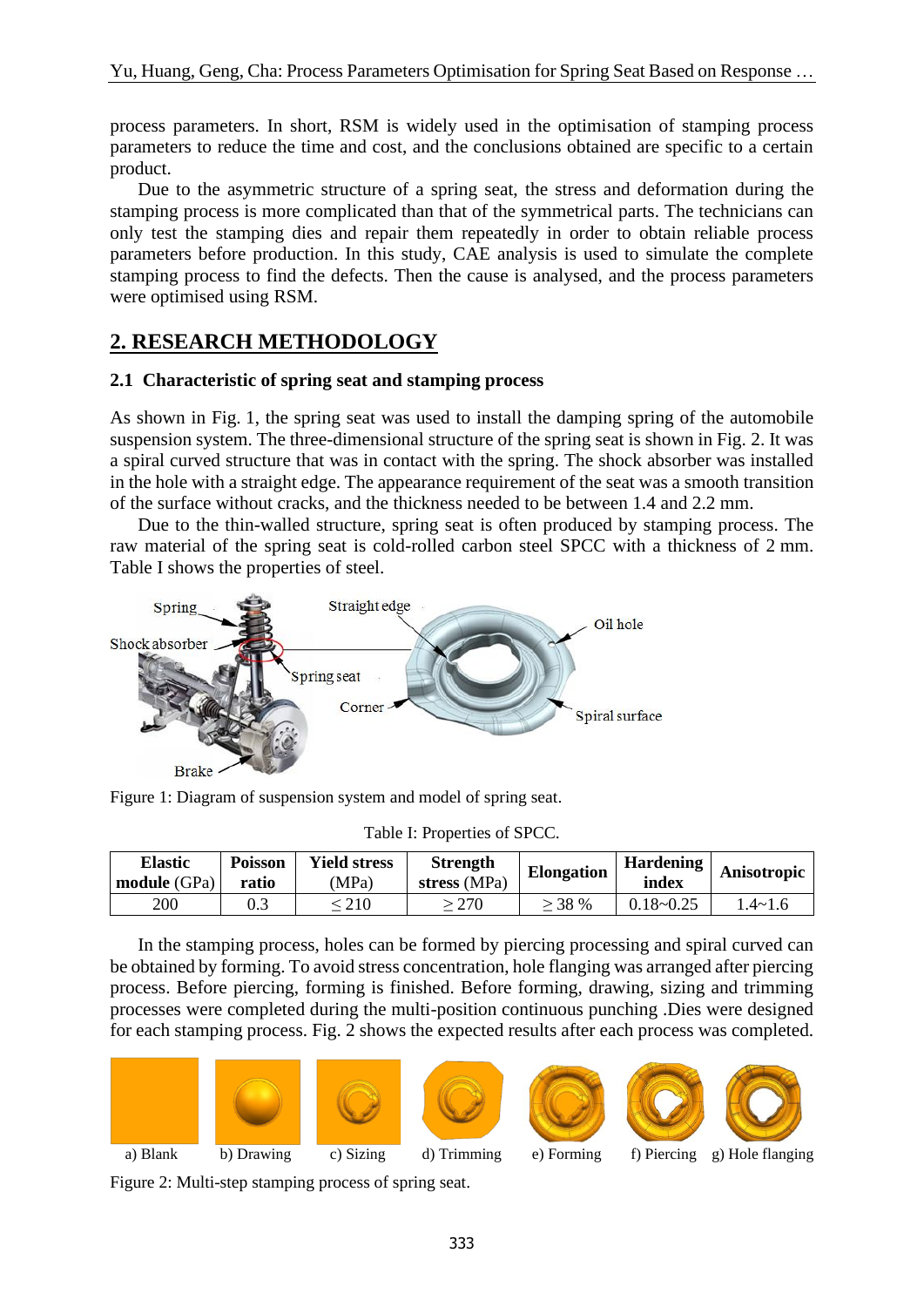#### **2.2 Simulation results of stamping process**

The simulation of stamping process is run on the Dynaform platform. Combined the requirements of seat, dies for each stamping process are designed. Fig. 3 shows the surface of dies for simulation.



Figure 3: Dies for multi-step stamping process.

### **2.3 Results of original simulation and verification of model**

Forming limit diagram and thickening rate for each stamping process were adopted as evaluation indices. Fig. 4 shows the diagram of forming limit.



Figure 4: Diagram of forming limit.

Wrinkle evaluation function  $(D_w)$  and thickness uneven function  $(D_t)$  were decided as the forming quality evaluation functions [17].  $D_w$  can be expressed as follows:

$$
D_w = \begin{cases} \sum_{i=1}^k \left[ \Psi(\varepsilon_2^i - \varepsilon_1^i) \right]^2, \varepsilon_1^i < \Psi(\varepsilon_2^i) \\ 0, \varepsilon_1^i \ge \Psi(\varepsilon_2^i) \end{cases} \tag{1}
$$

and  $D_t$  can be expressed as follows:

$$
D_t = \sum_{i=1}^k (\frac{t_i}{t_0} - 1)^2
$$
 (2)

where  $\varepsilon_1$  is the principal strain,  $\varepsilon_2$  is the secondary strain, k is the number of elements, i is the element number,  $t_0$  is the original thickness of steel, and  $t_i$  is the thickness of steel after deformation.

 For the first simulation, using recommended value for the processing parameters [18], drawing, sizing, trimming and piercing process can obtain qualified results. In forming processes, the spiral surface was wrinkled, as shown in Fig. 5 a. The maximum thickening rate reaches 28.31 % as shown in Fig. 5 b, which exceeds the limit of 20 % of the maximum thickening rate. These two defects were the same as those in a certain factory.





 $22.9$  $12.37$ 7.09<br>1.79  $-3.50$ -8.79<br>-8.79<br>-14.08  $-19.37$ <br> $-24.66$ 

a) Diagram of forming limit b) Diagram of forming thickening rate

Figure 5: Defect analysis of forming process before optimisation.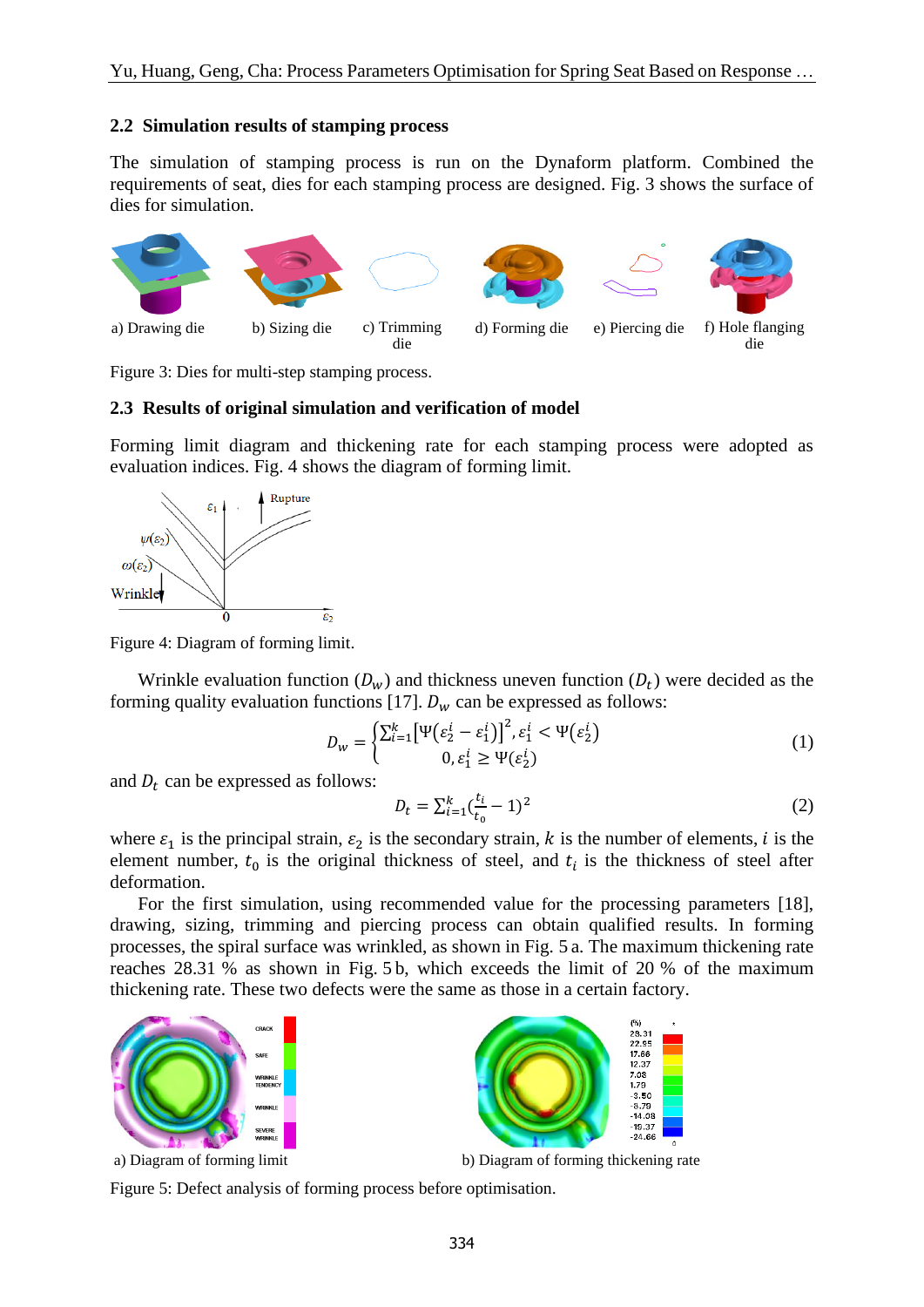The processing parameters of the stamping have different effects on product. All of the parameters will cause the model to be highly complex, and the computational demand will be huge. RSM can be used to obtain the functional relationship between the response and multiple variables, and the function estimation value under any combination of conditions can be calculated through the obtained functional relationship. Therefore, RSM has advantages over other optimisation methods.

## **2.4 Design variables**

Considering the real conditions of the process, the die clearance, blank holder force, and friction coefficient were selected as random variables for RSM. According to experience, the value ranges of the die clearance *C*, blank holding force *F*, and friction coefficient  $\mu$  were selected as 1.05  $t \le C \le 1.25$  *t* (*t* is the material thickness),  $F = p \cdot A$  (*A* is the effective pressure-side area,  $2 \text{ MPa} \le p \le 2.5 \text{ MPa}$ ), and  $0.1 \le \mu \le 0.14$ , respectively. In this paper, the die clearance ranged from 2.1 to 2.5 mm, the blank holding force ranged from 9 to 13 kN, and the friction coefficient ranged from 0.08 to 0.16. The factor levels of the design variables were obtained using a central composite design, as shown in Table II.

| <b>Stamping</b><br>parameters | Mould clearance C<br>mm) | Blank hold force $F$<br>ΈN | Friction coefficient $\mu$ |
|-------------------------------|--------------------------|----------------------------|----------------------------|
| $-r$                          | 2.1                      |                            | 0.08                       |
| - 1                           | 2.18                     | 9.81                       | 0.10                       |
|                               | 2.3                      |                            | 0.12                       |
|                               | 2.42                     | 12.19                      | 0.14                       |
|                               |                          |                            |                            |

Table II: Central composite design of factor levels.

# **3. RESULTS AND DISCUSSION**

## **3.1 Results analysis**

The experiment arrangement and results are shown in Table III. The coding values of die clearance, blank hold force, and friction coefficient are *x*1, *x*2, and *x*3, respectively. *x*<sup>0</sup> represents the constant of the model. The response values of  $D_w$  and  $D_t$  are denoted as  $y_1$  and  $y_2$ , respectively.

| <b>Test</b><br>number | $x_0$ | $x_1$    | $x_2$    | $x_3$        | $y_1$ | $\mathbf{y}_2$ | <b>Test</b><br>number | $x_0$ | $x_1$        | $x_2$          | $x_3$    | $y_1$ | $y_2$ |
|-----------------------|-------|----------|----------|--------------|-------|----------------|-----------------------|-------|--------------|----------------|----------|-------|-------|
| ı                     |       | 1        |          |              | 11.01 | 11.65          | 11                    | 1     | $\theta$     | $\Omega$       | $\Omega$ | 12.01 | 11.54 |
| 2                     |       | 1        |          | $-1$         | 13.53 | 11.57          | 12                    | 1     | $\Omega$     | $\overline{0}$ | $\Omega$ | 12.13 | 11.55 |
| 3                     |       | 1        | $-1$     |              | 9.88  | 11.61          | 13                    | 1     | $\Omega$     | $\Omega$       | $\Omega$ | 12.62 | 11.54 |
| $\overline{4}$        |       |          | $-1$     | $-1$         | 12.42 | 11.55          | 14                    |       | $\Omega$     | $\Omega$       | $\Omega$ | 12.7  | 11.48 |
| 5                     |       | $-1$     |          |              | 11.23 | 11.98          | 15                    | 1     | r            | $\theta$       | $\Omega$ | 11.71 | 11.52 |
| 6                     |       | $-1$     |          | $-1$         | 14.47 | 11.95          | 16                    | 1     | $-r$         | $\overline{0}$ | $\Omega$ | 12.21 | 12.06 |
| 7                     |       | $-1$     | $-1$     |              | 10.5  | 11.95          | 17                    | 1     | $\mathbf{0}$ | r              | $\theta$ | 12.98 | 11.76 |
| 8                     |       | $-1$     | $-1$     | $-1$         | 13.2  | 11.92          | 18                    | 1     | $\Omega$     | -r             | $\Omega$ | 11.48 | 11.71 |
| 9                     |       | $\Omega$ | $\Omega$ | $\mathbf{0}$ | 12.21 | 11.7           | 19                    | 1     | $\Omega$     | $\mathbf{0}$   | r        | 10.2  | 11.84 |
| 10                    |       | $\Omega$ | $\Omega$ | $\Omega$     | 12.66 | 11.65          | 20                    | 1     | $\Omega$     | $\overline{0}$ | $-r$     | 14.06 | 11.76 |

Table III: Experiment arrangement and results.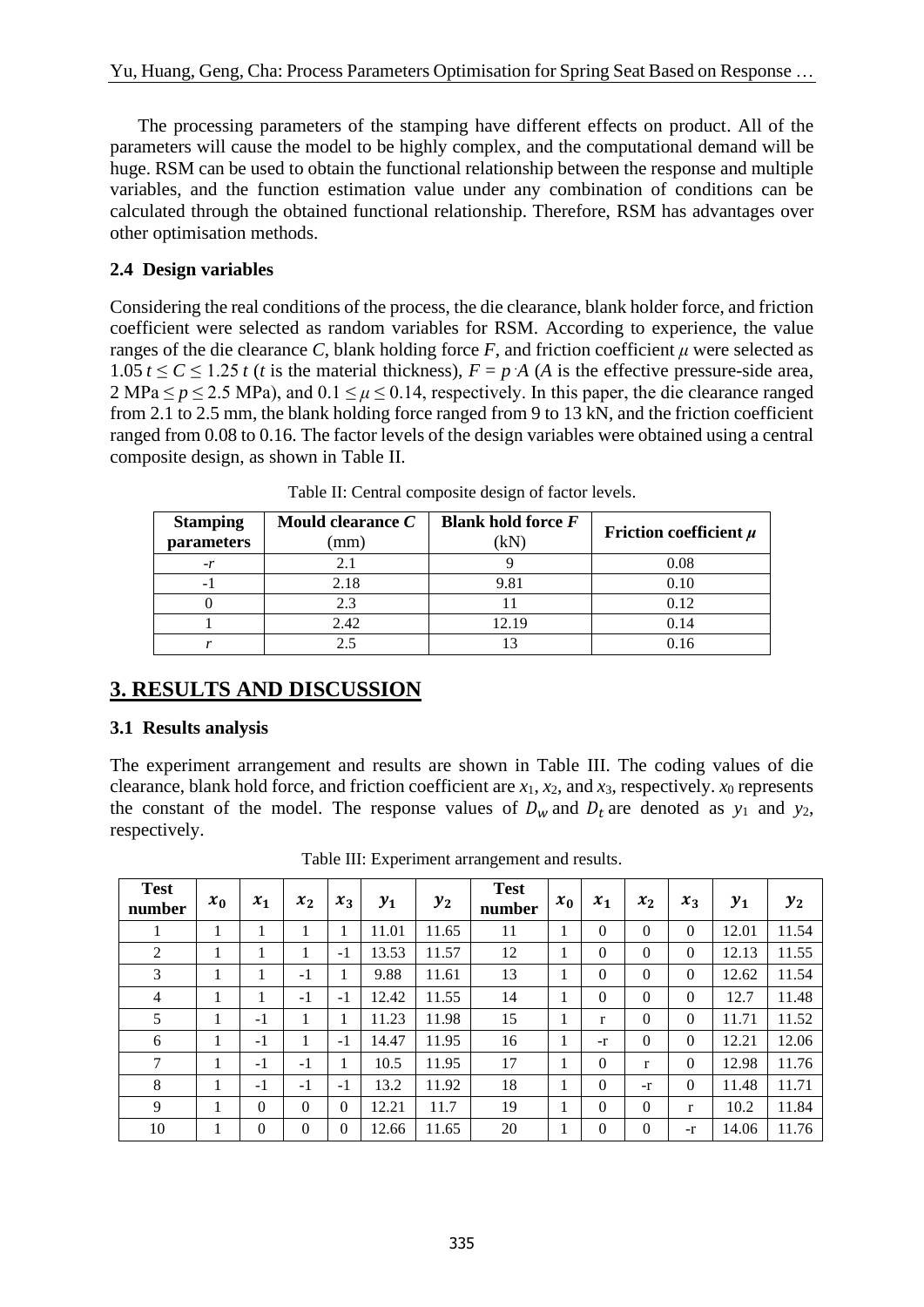The variance of  $y_1$  was analysed, as shown in Table IV.  $p < 0.0001$  indicates that the model was statistically significant.  $p > 0.05$  indicates a lack of fit of the regression between  $y_1$  and  $x_1$ ,  $x_2$ , and  $x_3$ . The linear effects of  $x_1$ ,  $x_2$ , and  $x_3$ , and the quadratic effects of  $x_1^2$  were significant.

| <b>Source</b> | Sum of squares | DF | <b>Mean square</b> | <i>F</i> value | $P$ value Prob $\geq F$ |
|---------------|----------------|----|--------------------|----------------|-------------------------|
| Model         | 27.27          | 9  | 3.03               | 37.45          | < 0.0001                |
| $x_1$         | 0.85           | 1  | 0.85               | 10.47          | 0.0089                  |
| $x_2$         | 3.35           | 1  | 3.35               | 41.4           | < 0.0001                |
| $x_3$         | 22.40          | 1  | 22.40              | 276.96         | < 0.0001                |
| $x_1x_2$      | $7.2e - 0.03$  | 1  | $7.2e - 0.03$      | 0.089          | 0.7715                  |
| $x_2x_3$      | 0.034          | 1  | 0.034              | 0.42           | 0.5326                  |
| $x_1x_3$      | 0.097          | 1  | 0.097              | 1.20           | 0.2996                  |
| $x_1^2$       | 0.39           | 1  | 0.39               | 4.79           | 0.0434                  |
| $x_2^2$       | 0.068          | 1  | 0.068              | 0.84           | 0.3817                  |
| $x_3^2$       | 0.16           | 1  | 0.16               | 1.92           | 0.1956                  |
| Residual      | 0.81           | 10 | 0.81               |                |                         |
| Lack of fit   | 0.34           | 5  | 0.069              | 0.73           | 0.6283                  |
| Pure error    | 0.47           | 5  | 0.093              |                |                         |
| Cor total     | 28.07          | 19 |                    |                |                         |

Table IV: Variance analysis of *y*1.

 According to the analysis result, the regression equation for wrinkling evaluation was obtained as follows:

$$
y_1 = 12.26 - 0.25x_1 + 0.5x_2 - 1.28x_3 - 0.15x_1^2
$$
 (3)

 With the same method, the regression equation for the uneven thickness function was obtained as follows:

$$
y_2 = 11.73 - 0.17x_1 + 0.015x_2 + 0.025x_3 + 0.01x_1x_3 + 0.02x_1^2 \tag{4}
$$

#### **3.2 Effects of process parameters on responses**

The response surface of the wrinkle evaluation function *y*<sup>1</sup> with die clearance *C*, blank hold force *F*, and friction coefficient  $\mu$  is shown in Fig. 6. The wrinkle evaluation function  $y_1$ decreases with increases in die clearance and friction coefficient, but decreasing blank hold force causes  $y_1$  to decrease.  $y_1$  is most affected by the friction coefficient because a high blank hold force leads toa small die gap, which hinders sheet flow. A proper increase in friction coefficient can make sheet metal forming sufficient, thereby reducing wrinkling. The diagram shows that when the blank hold force was between 9.00 and 10.00 kN, the die clearance was between 2.40 and 2.50 mm, the friction coefficient is between 0.14 and 0.16, and a small *y*<sup>1</sup> can be obtained.



Figure 6: Effect of stamping parameters on  $y_2$ .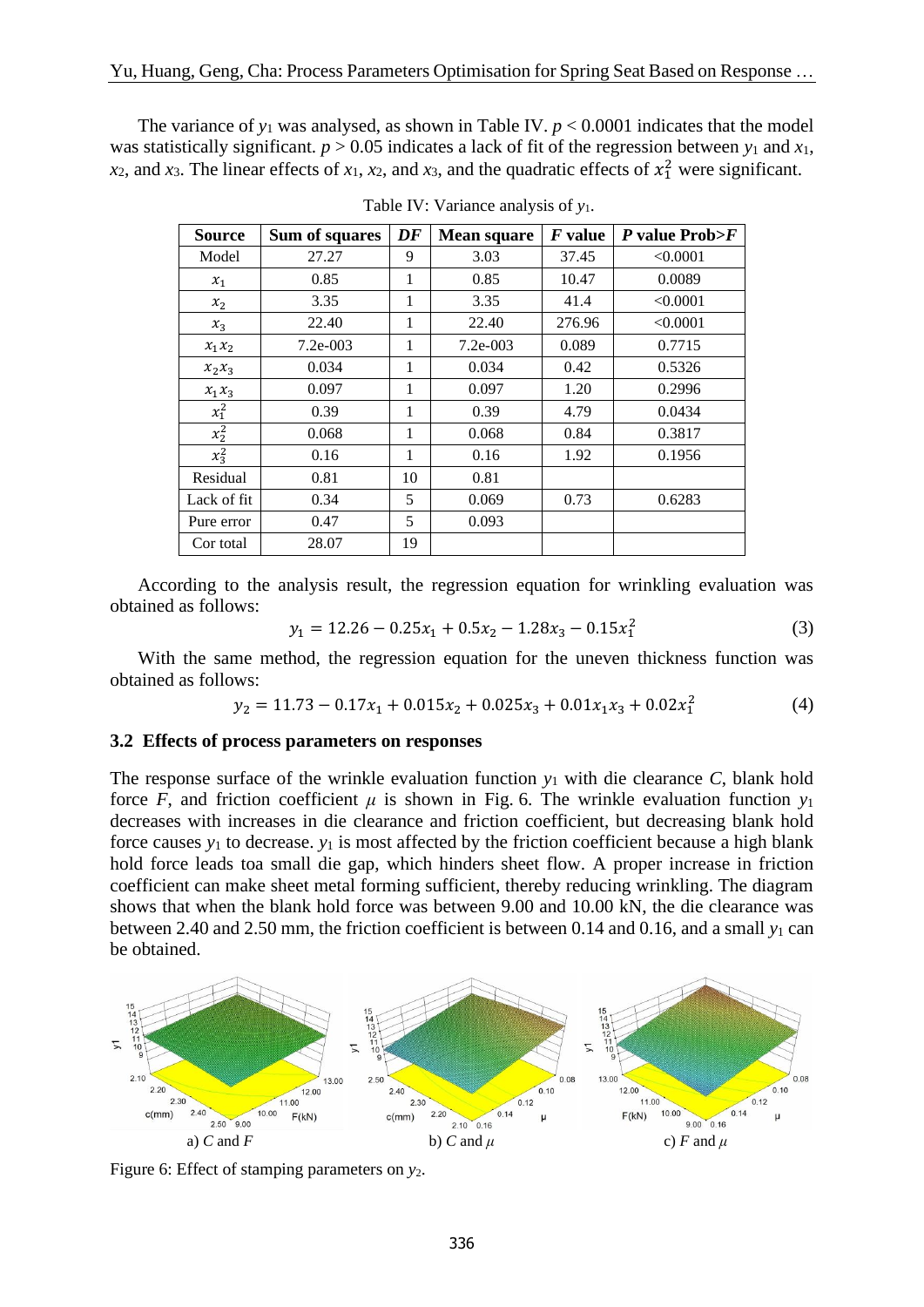The thickness evaluation function was used to calculate the thickness of each sheet element. The response surface of  $y_2$  with the die clearance *C*, blank holding force *F*, and friction coefficient  $\mu$  is shown in Fig. 7. The thickness unevenness evaluation function  $y_2$  increased with a decrease in the die clearance, decreased with an increase in the blank holding force, and increased with an increase in the friction coefficient. The influence of the die clearance was the most significant. Proper increases in the blank holding force and friction coefficient could improve the resistance uniformity during sheet flow, yielding a uniform sheet thickness. The diagram shows that the die clearance, blank holding force, and friction coefficient should be set to 2.40–2.50 mm, 9.50–12.00 kN, and 0.90–0.14, respectively, to minimise *y*2.



Figure 7: Effect of stamping parameters on  $y_2$ .

The target response surface when functions  $y_1$  and  $y_2$  are added by weights of 0.6 and 0.4, respectively, is shown in Fig. 8.The maximum desirability is 0.871, and the obtained parameters were converted into the following stamping parameters:  $C = 2.42$  mm,  $F = 10.18$  kN, and  $\mu =$ 0.13.



Figure 8: Effect of stamping parameters on desirability.

## **3.3 Optimised forming results**

The numerical simulation of the forming process is performed using the optimized process parameters, as shown in Fig. 9. Unlike the helical surface in Fig. 5 a, the wrinkling region is noticeably reduced, and the area with wrinkling tendency turns into a forming safe zone in Fig. 9 a. A comparison of Figs. 9 b and 5 b indicates that the maximum thickening rate of the helical surface is reduced from 28.31 % to 19.84 %, the area with the higher thickening rate than the other is reduced evidently, and the forming requirement is fulfilled.



Figure 9: Forming results after optimisation.



a) Diagram of forming limit b) Diagram of forming thinning rate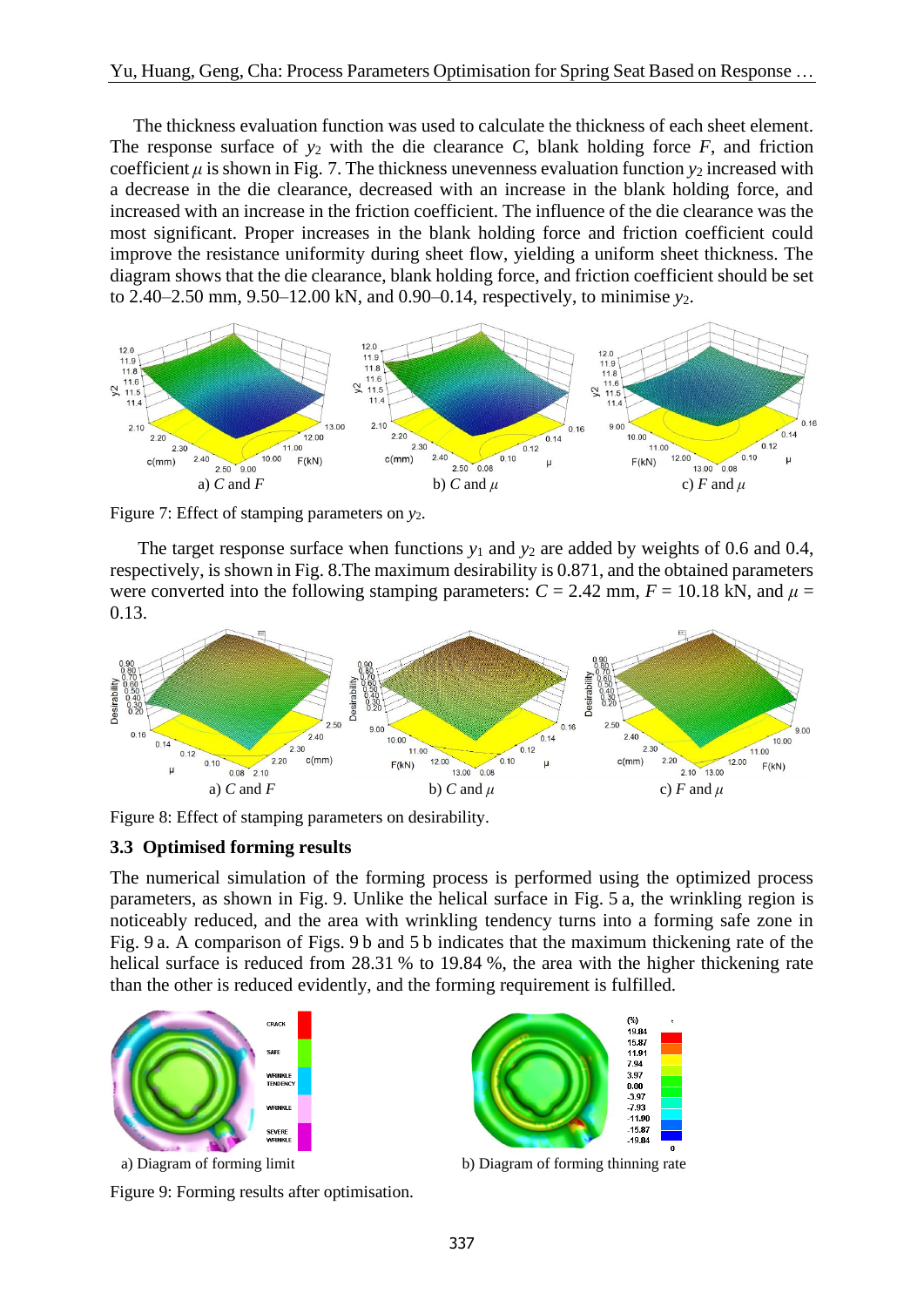A comparison of the functions  $D_w$  and  $D_t$  is shown in Table V. The wrinkling evaluation function  $D_w$  decreased significantly by 31.72 %, and the thickness of the uneven evaluation function  $D_t$  decreased by 2.85 %. Although the wrinkling areas remained in the spring seat, the sheet thickness was not more than 20 % and did not affect the function of the spring seat. When the spring seat was under working conditions, the abrasion between the helical surface and the spring was intense. Therefore, increasing the thickness by a proper amount was advantageous.

| <b>Comparison</b>   | $\mathbf{D}_w$ | $\bm{D}_t$ |
|---------------------|----------------|------------|
| Before optimisation | 14.47          | 11.95      |
| After optimisation  | 9.86           | 11.59      |
| Decreasing rates    | 31.72          | 2.85       |

Table V: Comparison of evaluation function.

### **3.4 Stamping test**

The optimised processes and parameters were used to design the die. Fig. 10 shows the continuous punching process and work piece. Fig. 11 shows the forming process die and product. Fig. 12 shows the pierced and trimmed die and piece. The shape of the helical surface transitioned smoothly. No significant wrinkling on the helical surface or rupture in the flanging structure occurred. The edge of the spring seat did not present any burrs or other defects. Thus, the products satisfied the appearance requirements.



Multi-position continuous punching die

Figure 10: Continuous-punching die and work piece.



Figure 11: Forming die and work piece.



Figure 12: Piercing and trimming die and work piece.

 The surface of the sample was tested by placing it on a special tool, as shown in Fig. 13 a. The gap between the sample and tool was used to determine whether the profile met the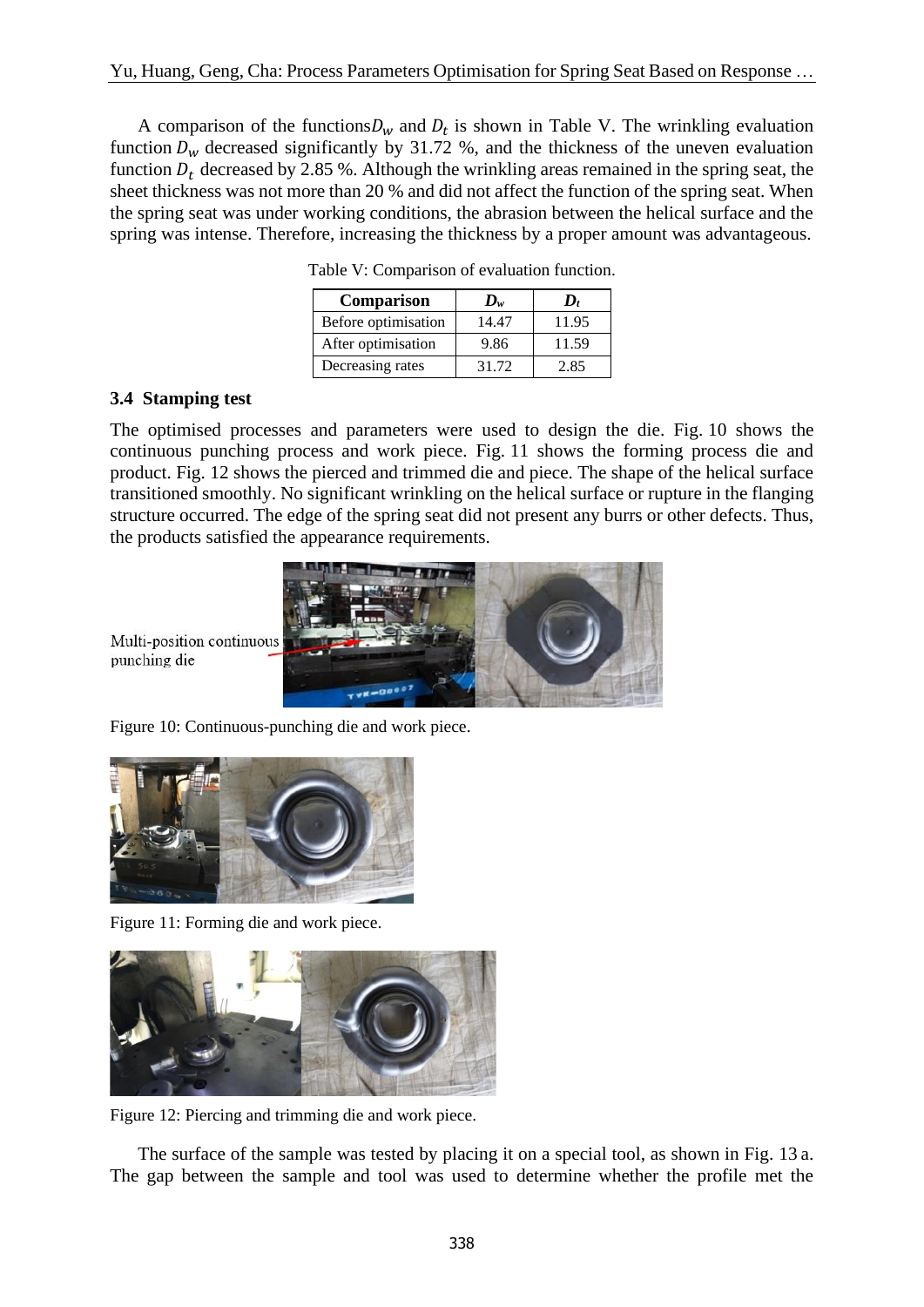requirements. The detection results showed that the surface of the piece fit the surface of the gauge, the edges of the trial parts did not exceed the inspection points, and the location of the oil hole met the requirements.

 The flanging structure was detected by a go/no-go gauge, as shown in Figs. 13 b and c. The go gauge, with a 45.3 mm diameter, could pass through the flanging structure, whereas the nogo gauge, with a 45.5 mm diameter, could not pass through. The results of the go/no-go gauge showed that the tolerance of the flanging structure met the requirement.



Figure 13: Gauges for detecting.

# **4. CONCLUSION**

Numerical simulations of the stamping process of spring seat were conducted in this study. Based on the structural characteristics of the seat, processing steps were selected first. With the help of empirical formulas, the parameters for the simulation method were obtained, and simulations were carried out. For defects observed in the simulation, solutions were proposed. Optimised stamping parameters were obtained using RSM to alleviate the wrinkle defects on the helical surface in the forming process. In the forming process, a die clearance of 2.42 mm, a blank holding force of 10.18 kN, and a friction coefficient of 0.13 were selected for the actual stamping, and the prototypes fulfilled the stamping quality requirements.

 Although the influences of the process parameters on the stamping quality were considered in this work, the yield stress and hardening index of the material, which can affect the stamping quality and are uncontrollable, were not considered. Moreover numerical simulation of sheet metal stamping is to obtain the blank size parameters and process parameters for die test and cannot be used for mass production. The relationship between the size of the parts and the forming parameters need to be further explored to improve the research of the stamping influence factors.

## **ACKNOWLEDGEMENT**

Supported by Natural Science Foundation of China (Grant No. 51975538).

## **REFERENCES**

- [1] Qian, S.; Bai, Z. H.; Hu, W. T.; Lin, W.; Wang, T. L.; Zhang, J. S. (2021). Design and key process simulation of a new type of pipe bending unit, *International Journal of Simulation Modelling*, Vol. 20, No. 3, 559-570, doi[:10.2507/IJSIMM20-3-574](https://doi.org/10.2507/IJSIMM20-3-574)
- [2] Zhang, Q.-C.; [Liu, Y.-Q.](http://xueshu.baidu.com/s?wd=author%3A%28%20Liu%2C%20Yuqi%29%20&tn=SE_baiduxueshu_c1gjeupa&ie=utf-8&sc_f_para=sc_hilight%3Dperson); [Zhang, Z.-B.](http://xueshu.baidu.com/s?wd=author%3A%28%20Zhang%2C%20Zhibing%29%20&tn=SE_baiduxueshu_c1gjeupa&ie=utf-8&sc_f_para=sc_hilight%3Dperson) (2017). A new optimization method for drawbead in sheet forming process based on plastic forming principles, *International Journal of Advanced Manufacturing Technology*, Vol. 92, No. 9-12, 3143-3153, doi[:10.1007/s00170-017-0412-0](https://doi.org/10.1007/s00170-017-0412-0)
- [3] Yan, H.-J.; Zhang, S.-J.; Liu, Y.-Z. (2015). Parameters optimization for aluminium alloy magnet cover with stamping based on FEM simulation, *Proceedings of the 3 rd International Conference*